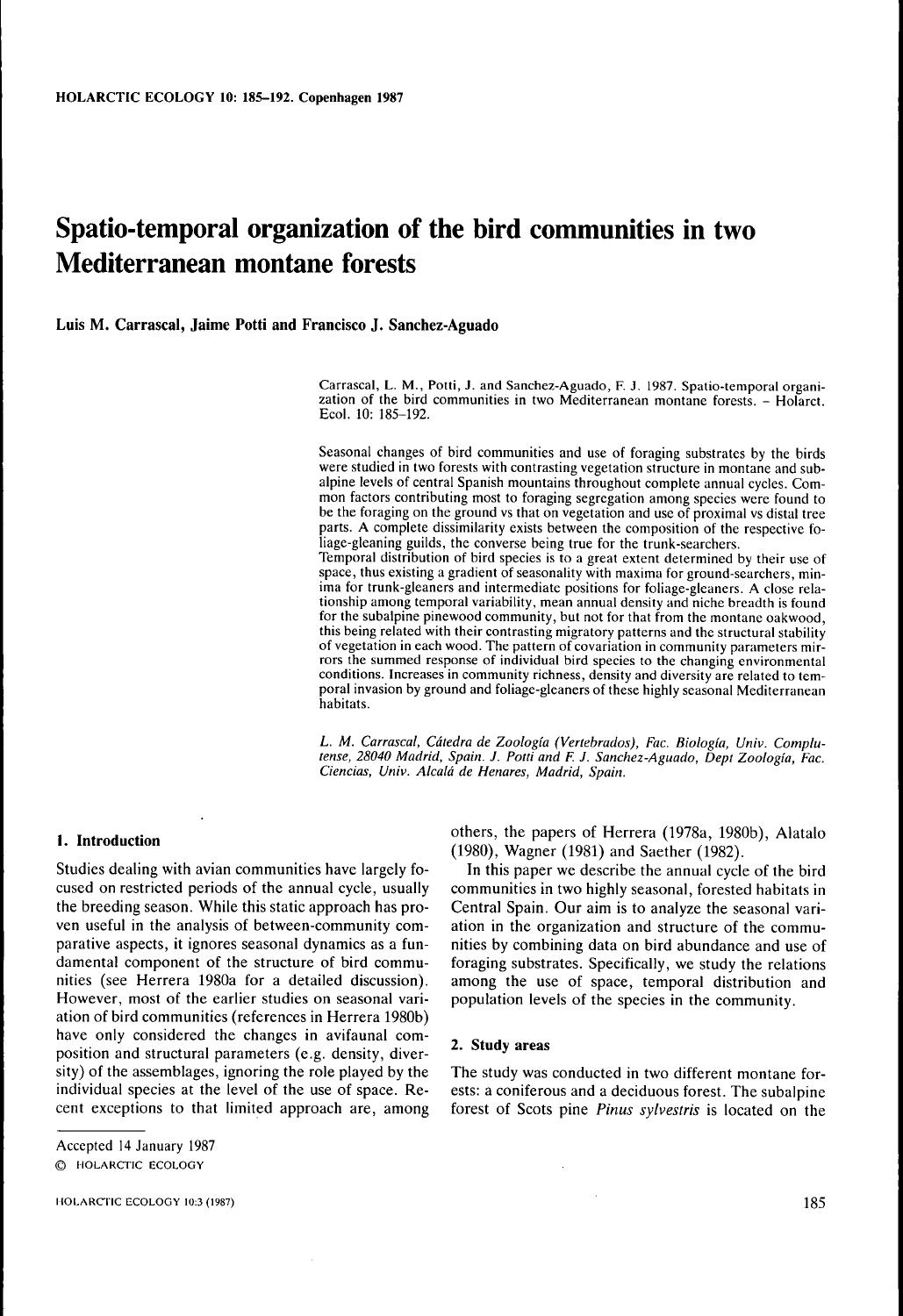Tab. 1. Principal Components Analysis on the matrixes in Appendix 1. P: Pinewood; Q: oakwood; % $\sigma^2$ : percentage of total variance accounted for by each factor; r<sub>s</sub>: results of Spearman's correlations between Q and P factors;  $*: p < 0.05; **: p < 0.01$ . Significant  $(p<0.05)$  correlations between variables and factors (factor-loadings) are underlined.

|                                                                                                                               |                                                               | PC1                                                                     |                                                                       | PC <sub>2</sub>                                                                  |                                                                       | PC3                                                                                    |
|-------------------------------------------------------------------------------------------------------------------------------|---------------------------------------------------------------|-------------------------------------------------------------------------|-----------------------------------------------------------------------|----------------------------------------------------------------------------------|-----------------------------------------------------------------------|----------------------------------------------------------------------------------------|
|                                                                                                                               | о                                                             | P                                                                       | О                                                                     | P                                                                                | O                                                                     | P                                                                                      |
| Ground (G)<br>Shrubs (S)<br>Trunk (T)<br>Branches (B)<br>Twigs (Tw)<br>Foliage (Fl)<br>Air $(A)$<br>Cones $(C)$<br>Height (h) | -0.85<br>0.47<br>0.33<br>0.54<br>0.48<br>0.63<br>0.53<br>0.89 | $-0.91$<br>0.58<br>0.36<br>0.71<br>0.76<br>0.79<br>0.30<br>0.24<br>0.95 | 0.15<br>0.57<br>$-0.85$<br>$-0.66$<br>0.34<br>0.63<br>0.32<br>$-0.21$ | 0.20<br>0.68<br>$-0.82$<br>$-0.47$<br>0.43<br>0.54<br>0.06<br>$-0.03$<br>$-0.19$ | 0.18<br>0.35<br>0.22<br>0.23<br>0.58<br>$-0.24$<br>$-0.69$<br>$-0.27$ | $-0.01$<br>0.13<br>$-0.10$<br>$-0.17$<br>$-0.03$<br>0.14<br>0.75<br>$-0.83$<br>$-0.16$ |
| Eigenvalue<br>% $\sigma^2$<br>г,                                                                                              | 3.04<br>38.01                                                 | 4.04<br>44.90<br>$0.810*$                                               | 2.16<br>27.05                                                         | 1.90<br>21.09<br>$0.952**$                                                       | 1.21<br>15.17                                                         | 1.35<br>15.05<br>$-0.286$ ns                                                           |

north-facing slopes of the Sierra de Guadarrama, at 1750 m a.s.l.  $(40^{\circ}40'N; 4^{\circ}8'W)$ . This area has low mean annual temperatures (6.8 $^{\circ}$ C in 1983-84), with winter temperatures down to  $-15^{\circ}$ C, and 6 months of snow cover (December-May). The managed forest consists of trees of about 18 m in height, with a density of appr. 200 trees ha~'. *Juniperus communis nana* and saplings of *Finus sylvestris* form the undergrowth (vegetation 0.5-2 m high, mean cover 5%). Herbaceous cover is sparse (10%). For a more detailed description see Carrascal (1984a).

The deciduous oak forest, *Quercus pyrenaica,* is located 58 km northeast of the pinewood, near the village La Hiruela, at 1200–1400 m a.s.l. on the east-facing slopes of the Sierra de Ayllón  $(41°4'N; 3°27'E)$ . Mean annual temperature is 7.1°C, with a lowest winter temperature of  $-12.5$ °C. There are between 3 to 6 months of snow cover. The forest is an old "dehesa", the exploitation of which ceased 30 years ago, favouring the development of a dense shrub cover (height between 0.5 and 3 m; mean cover 80%), mostly saplings of *Quercus pyrenaica* but also *Erica arborea, Cistus laurifolius* and *Crataegus monogyna* in decreasing order of importance. There are about 460 trees ha<sup>-1</sup>, with a mean height of 15 m. Herbaceous cover is dense (40-80%) in some parts and nearly absent under *Cistus* shrubs. For more details see Potti (1985a).

The study was conducted between December 1983 and November 1984 in the pinewood (P) and from May 1981 until January 1983 in the oakwood (Q).

### **3. Methods**

The birds were censused by the line transect method (Jarvinen and Vaisanen 1975) with a main belt of 25 m on each side of the observer  $(3 \text{ km in Q}, 2.5 \text{ in P})$ . Number of transects per month ranged between 3 and 12. The subalpine stand was not censused in April due to harsh weather conditions (hard snowstorms).

In P the activity of foraging birds was sampled at 30-s intervals, each observed individual being recorded a maximum of 6 times and no more than 3 for each tree. In Q we noted foraging substrate the first time a bird was observed. Despite the difference in sampling technique, comparisons between habitats are not seriously affected (see Carrascal 1983 for a detailed analysis). All observations were made in calm days.

Foraging observations were partitioned among eight substrates: ground, shrubs, trunk, branches (more than 1 cm in diameter), twigs (less than 1 cm in diameter), foliage (both green and dead leaves in Q and needles in P), and cones of *Finus sylvestris.* An estimate of height above the ground was made for each individual observation.

In this paper, the foraging data for each species refer to all samples collected on a year-round basis. While the lumping of samples taken in varying environmental conditions ignores small between- and within-season differences of great interest (see Carrascal 1984a,b), it nevertheless reflects each species' pattern of space use (see Rabenold 1978 and Herrera 1980b for a similar approach).

Mean specific density (d) is used as a measure of mean yearly abundance in each habitat. From the data on monthly bird abundances we calculated the percentage distribution of the summed (year-round) densities, taking the arcsin transformed SD value of these distributions  $(0)$  as an index of seasonality independent of the absolute density; thus, greater  $\sigma$  values indicate temporal variation.

Foraging site diversity was calculated as the antilogarithm of utilization diversity (exp H'; Hill 1973, Alatalo and Alatalo 1977).

With the original data and derived parameters we obtained the following matrices, used in subsequent analyses: (1) "spatial use" matrix (8 var.  $\times$  14 species in Q and 9 var.  $\times$  18 species in P; see Appendix 1). (2) "spatio-temporal" matrix (22 var.  $\times$  14 species in Q and 22 var.  $\times$  18 species in P; Appendix 2 lists the frequential temporal distributions as well as specific  $d$  and  $\sigma$ ). (3) "structural" matrix (11 var.  $\times$  12 months in O and 12 var.  $\times$  11 months in P; see Appendix 3).

On each one of these matrices a Principal Component Analysis (PCA; Cooley and Lohnes 1971, Bhattacharyya 1981) was performed in order to: (1) reduce the initial multidimensionality to a few independent factors. (2) reveal patterns of covariation among variables, considered as indicators of spatio-temporal, structural and microdistributional gradients; and (3) reduce the noise from the original data by examining non-spurious patterns of covariation among variables (Gauch 1982).

The initial factorial solutions were rotated by the VARIMAX procedure (Nie et al. 1975). Only those factors with eigenvalues  $>1$ , with a clear biological inter-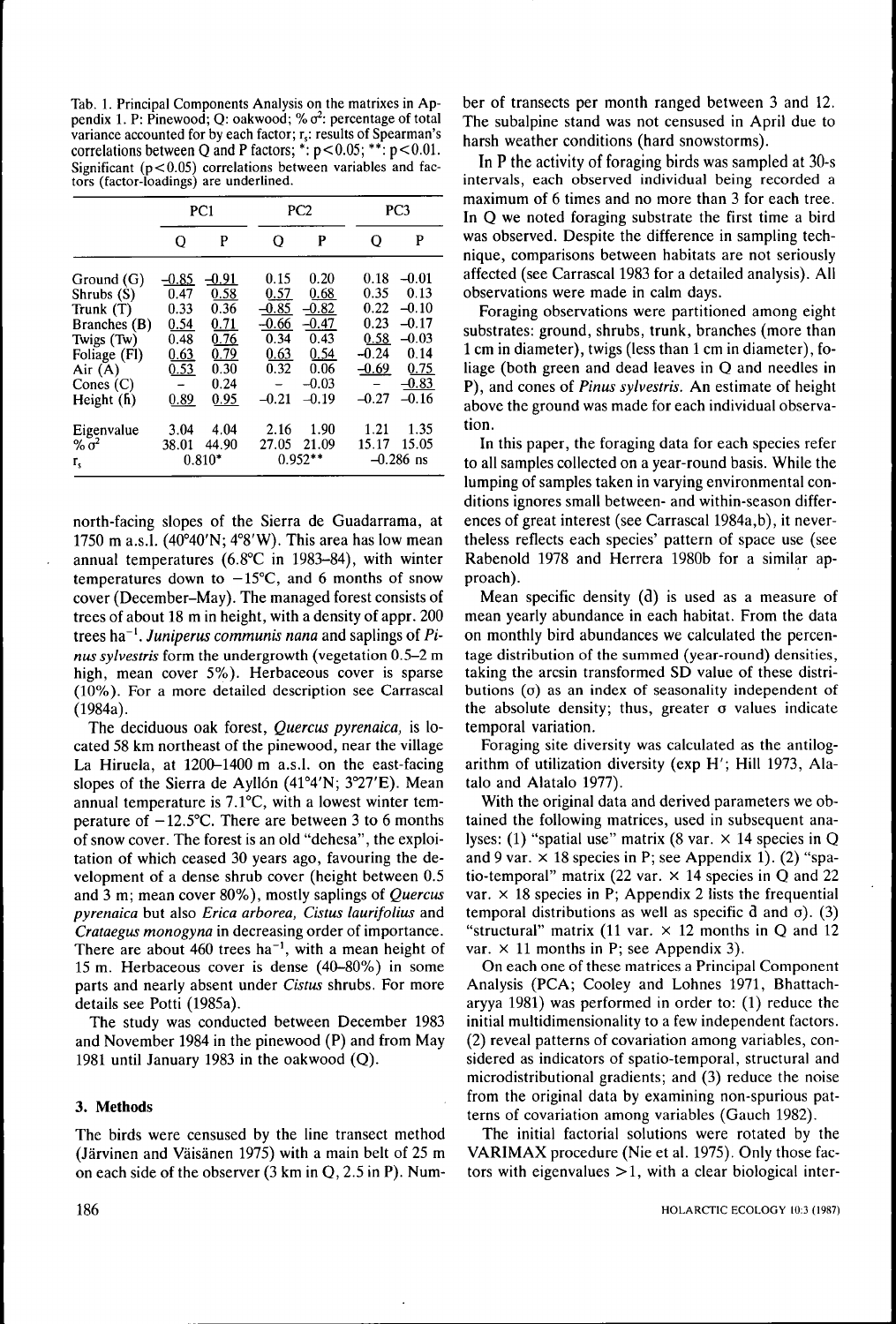

Fig. 1: Situation of the oakwood species in the plane defined by PCI and PC2. Acau: *Aegithalos caudatus;* Cbra: *Certhia brachydactyla;* Erub: *Erithacus rubecula;* Fcoe: *Fringilla coelebs;* Fhyp: *Ficedula hypoleuca;* Pbon: *Phylloscopus bonelli;* Pcae: *Parus caeruleus;* Pmaj: *P. major;* Pmod: *Prunella modutaris;* Rign: *Regulus ignicapillus;* Satr: *Sylvia atricapitla;* Sbor: *S. borin;* Seur: *Sitta europaea;* Tmer: *Turdus merula.*

pretation are taken into account (Johnson 1981). Besides these multivariate techniques we used standard statistical tests (Sokal and Rohlf 1979).

### 4. Results

#### **4.1. Species' foraging behaviour**

In Tab. 1 we show correlations among the foraging substrate variables and the three first factors. Both in P and Q, PCI defines use of the ground as opposed to use of the vegetation, hence contains also a height distribution component. The second factor (PC2) contrast the use of the inner parts of trees (trunk, branches) to that of the foliage in trees and shrubs in both habitats. Finally, PC3 depicts use of air as opposed to foraging on cones in P and twigs in Q. These factors, which define the spatial niche of the birds, are similar for both woods, as indicated by the strong inter-site correlations among the factor-loadings of the foraging variables in PCI and PC2. These jointly account for 65% of the variance (Tab. 1).

These components define the guilds represented in Figs 1 and 2. Four guilds are identifiable in Q: ground foragers, foliage gleaners, trunk and branch gleaners and aerial flycatchers. All these guilds, with the addition of the coneseed eaters, form the community in P. The aerial "guild" is formed only by *Ficedula hypoleuca* in both woods. Furthermore, the guild exploiting the inner parts of the trees largely contains the same species in both forests (percentage similarity index, Kohn and



Fig. 2: Situation of the pinewood species in the plane defined by PCI and PC2. Cbra: *Certhia brachydactyla;* Cspi: *Carduelis spinus;* Dmaj: *Dendrocopos major;* Erub: *Erithacus rubecula;* Fcoe: *Fringilla coelebs;* Fhyp: *Ficedula hypoleuca;* Lcur: *Loxia curvirostra;* Pate: *Parus ater;* Pcol: *Phylloscopus collybita;* Peri: *Partis cristatus;* Pmod: *Prunella modularis;* Rreg: *R. regulus;* Scit: *Serinus citrinetla;* Seur: *Sitta europaea;* Tmer: *Turdus merula;* Tphi: *T. phitomelos;* Ttro: *T. troglodytes;* Tvis: *T. vis-*

Riggs 1982,  $P_1 = 88.4\%$ , based on yearly mean specific densities, d). In contrast, the ground and foliage glean-

Tab. 2. Principal Components Analysis with "spatio-temporal" matrixes. See Tab. 1 and Methods for symbols.

|                  |                   | PC1                                       |                   | PC <sub>2</sub>    |
|------------------|-------------------|-------------------------------------------|-------------------|--------------------|
|                  | Q                 | P                                         | О                 | P                  |
| a                | 0.34              | 0.75                                      | -0.37             | $-0.10$            |
| $\sigma$         | $-0.75$           | <u>0.86</u>                               | 0.26              | 0.33               |
| NB               | 0.40              |                                           | 0.71              | 0.53               |
| Jan              | 0.60              | $\frac{\overline{0.77}}{\overline{0.77}}$ | $\overline{0.35}$ | $-0.41$            |
| Feb              | $\overline{0.79}$ | $\frac{0.53}{0.32}$                       | $-0.18$           | -0.48              |
| Mar              | 0.50              |                                           | $-0.53$           | 0.25               |
| Apr              | 0.40              |                                           | $-0.23$           |                    |
| May              | 0.72              | $\frac{0.55}{0.27}$                       | 0.31              | $-0.43$            |
| Jun              | $-0.63$           |                                           | $-0.26$           | $-0.30$            |
| Jul              | $-0.24$           | 0.40                                      | $-0.40$           | $-0.40$            |
| Aug              | $-0.32$           | 0.43                                      | $-0.63$           | 0.62               |
| Sep              | 0.39              | 0.52                                      | $-0.47$           | 0.61               |
| Oct              | 0.82              | $-0.10$                                   | $-0.04$           | $-0.45$            |
| Nov              | <u>0.85</u>       | <u>0.79</u>                               | 0.36              | $-0.27$            |
| Dec              | 0.78              | <u>0.58</u>                               | $-0.25$           | $-0.39$            |
| G                | 0.18              | $\frac{1}{0.72}$                          | $-0.64$           | -0.41              |
| $\boldsymbol{U}$ | 0.15              | $\overline{0.31}$                         | 0.63              | 0.75               |
| $\overline{T}$   | 0.60              | 0.52                                      | $-0.22$           | $-\overline{0.23}$ |
| B                | <u>0.59</u>       | $\overline{0.85}$                         | 0.14              | $-0.05$            |
| Tw               | $\overline{0.53}$ | 0.65                                      | 0.25              | 0.52               |
| Fl               | $-0.19$           | <u>0.48</u>                               | 0.84              | 0.75               |
| A                | 0.41              | $\overline{0.17}$                         | 0.67              | $\overline{0.72}$  |
| $\overline{C}$   |                   | 0.30                                      |                   | $-0.28$            |
| Eigenvalue       | 6.72              | 7.22                                      | 4.41              | 4.68               |
| $% \sigma^2$     | 30.53             | 32.81                                     | 20.05             | 21.26              |
| $r_{s}$          |                   | $0.456*$                                  | 0.300             | ns                 |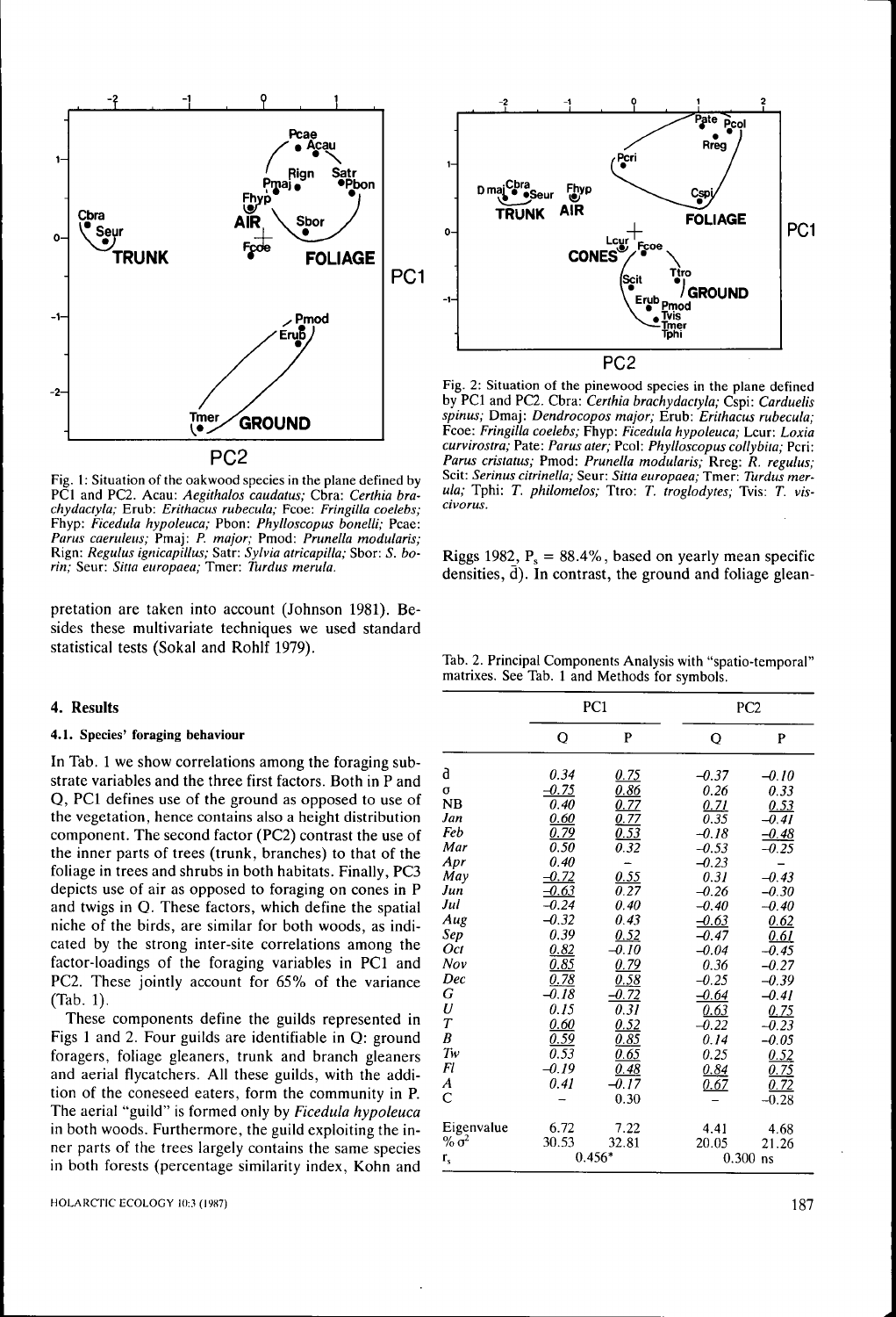Tab. 3. Principal Components Analysis on the matrixes in Appendix 3. D: density in birds 10 ha<sup>-1</sup>.  $S_{30}$ : number of species in 30 ha (in the pinewood obtained by the rarefaction procedure see James and Rathbun 1981).  $H^{\prime}_{0}$ : diversity of the bird community (in nats). J: evenness index proposed by Alatalo and Alatalo (1980).  $\bar{\sigma}_{w}$ : weighted mean of  $\sigma$ . NB<sub>w</sub>: weighted mean of NB.  $D_G$ ,  $D_T$ ,  $D_H$ ,  $D_A$ ,  $D_C$ : density of the guilds defined in Figs 1 and 2 (in birds 10 ha<sup>-1</sup>). H<sub>4</sub>: diversity of guilds (in nats).

|                                                      |                         | PC1                       |                      | PC <sub>2</sub>            |
|------------------------------------------------------|-------------------------|---------------------------|----------------------|----------------------------|
|                                                      | O                       | P                         | Q                    | P                          |
| D<br>$S_{30}$                                        | 0.93<br>0.99            | 0.84<br>0.88              | $-0.03$<br>0.06      | $-0.49$<br>$-0.33$         |
| J<br>exp H <sub>o</sub>                              | $-0.16$<br>0.92<br>0.95 | 0.26<br>0.84<br>0.91      | 0.61<br>0.34<br>0.19 | 0.80<br>0.14<br>$-0.35$    |
| $\frac{\tilde{\sigma}_{w}}{NB_{w}}$<br>$\exp H'_{g}$ | 0.78<br>0.34            | $\overline{0.72}$<br>0.80 | $-0.33$<br>0.89      | $-0.47$<br>0.40            |
| $D_G$<br>$D_A$<br>$D_T$                              | 0.91<br>0.05<br>0.19    | 0.91<br>0.16<br>0.66      | 0.15<br>0.79<br>0.61 | $-0.24$<br>$-0.74$<br>0.52 |
| $D_{\rm Fl}$<br>$D_{C}$                              | 0.79                    | $-0.17$<br>0.89           | $-0.25$              | $-\overline{0.67}$<br>0.16 |
| Eigenvalues<br>$\% \sigma^2$                         | 5.07<br>45.51           | 6.34<br>52.87             | 2.51<br>22.85        | 2.86<br>23.83              |
| $r_{s}$                                              |                         | $0.823**$                 |                      | $0.560*$                   |

ing guilds are very different in their species composition  $(P_{\rm s} = 6.6\%$  and 0.0, respectively), despite the fact that they are the groups with the greatest species numbers and overall densities.

Of all the species common to both forests, only *Fringilla coelebs* shows important shifts in its use of foraging substrates. While in Q the chaffinch is mainly an arboreal bird, in P it forages almost exclusively on the ground.

#### 4.2. Spatio-temporal patterns

In order to obtain gradients of covariation among spatial and temporal variables, we carried out a PCA with both the data on the use of substrates and on the monthly species distributions. We also included in the analyses other synthetic variables: mean annual density, feeding site, niche breadth and temporal variation (Tab. 2).

## *4.2.1. Pine forest*

Within this forest, PCI relates low temporal variation with the use of arboreal vegetation. The temporal variation in bird numbers (inconstancy;  $\sigma$ ) is directly correlated with use of the ground  $(p<0.01)$  and inversely with foraging on the branches  $(p<0.01$ ; analysed with the product of factor-loadings; see Nie et al. 1975). Mean annual density is positively correlated with foraging substrate niche breadths ( $p < 0.01$ ). A multiple regression analysis with these variables shows that the birds with both the greatest mean yearly densities and niche breadths are those less variable in their temporal distribution (i.e., more "sedentary"), as measured by  $\sigma$  $(R^2 = 0.56; n = 18, 3$  variables; p<0.01; variables logtransformed).

PC2 relates the use of foliage and aerial flycatching with abundance in the late-summer months (August, September), and scarcity in the coldest month (February). That is, species with a preferential use of air and needles have their peak annual densities in the postbreeding period. This axis also relates the use of the above mentioned substrates with high values of niche breadths (Tab. 2).

# *4.2.2. Oak forest*

PCI shows that, as in P, species that show little variation in seasonal abundance use trunks and branches, and species with high temporal variation are abundant in spring and summer, no species occurring in this forest only in the winter. However, contrary to the situation in P, density does not correlate in this habitat with inconstancy of bird numbers nor with substrate niche breadths (multiple regression between d as dependent variable and  $\sigma$ , NB as independent ones,  $R^2 = 0.295$ , n.s.) though, as a whole, a similar pattern emerges from the comparison of the PC1 factor-loadings in P and Q  $(r_s)$  $= 0.456$ ; p $< 0.05$ ).

PC2 opposes the use of foliage and aerial flycatching to foraging on the ground, likewise indicating that species foraging in the former substrates have the largest niche breadths (Tab. 2).

Summarizing, a strong relation seems to exist between the temporal distribution of bird species and their abundance in the community with their use of space.

# 4.3. Community structure

In order to study the patterns of overall variation in parameters summarizing the composition and structure of the bird communities, two PCAs were run on data from the "structural matrices" in P and Q (see Appendix 3 and Tab. 3 for results of PCAs).

PCI indicates a common structural pattern for both forest types, as shown by the high correlation between the factor-loadings of the two sites  $(r_s = 0.823)$ ;  $p<0.01$ ). This factor largely summarizes the temporal variation of community structure, explaining 53% of the initial variance. The highest densities, species numbers and diversities in both bird communities are determined by the presence of seasonal species, most of them foraging on the ground. Besides this common pattern, increases in total abundance and diversity are associated in P with high guild diversities and densities of birds exploiting the inner parts of the arboreal layer. In Q, increase in those community parameter are linked to high densities of the foliage-gleaning birds.

PC2 indicates a common pattern in both bird communities as well ( $r_s = 0.560$ ; p<0.05), despite slight differences in correlates of evennes (Tab. 3). The most remarkable discrepancy lies in the opposite correlations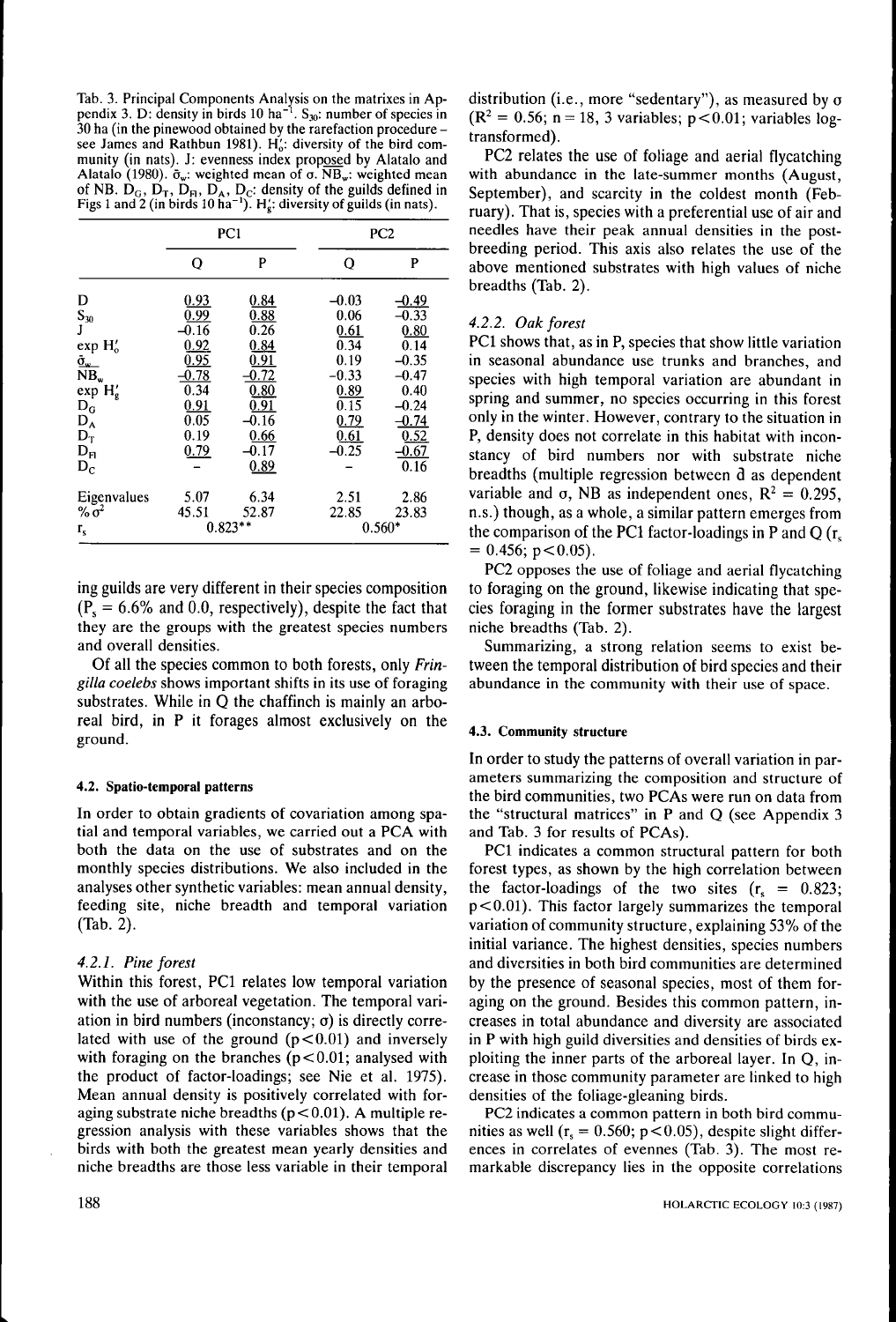between the abundance of the aerial flycatching guild and PC2 for the two bird communities; this is easily explained by the different pattern of temporal distribution of *Ficedula hypoleuca;* in Q the pied flycatcher breeds in low density, but in P it is mainly a postbreeding migrant.

#### **5. Discussion**

The two factors that best "explain" the variation in the use of space by the birds of the two forests are foraging in the vegetation vs on the ground, and close to the trunk vs in external parts of the canopy. This has been repeatedly documented in studies of structural use of space by forest birds (Holmes et al. 1979, Sabo 1980, Landres and MacMahon 1983, Carrascal and Telleria 1985). The fact that PCI and PC2 are highly correlated in communities so contrasting from floristic and structural viewpoints as our pinewood and oak forest, suggest that the bird communities of forested temperate habitats are mainly composed of species in three broad foraging guilds (ground, trunk, and foliage gleaners), all related to some degree to the morphological and behavioural species' constraints (see, e.g., Karr and James 1975, Eckhardt 1979, Robinson and Holmes 1982, Niemi 1985).

The plant species composition has been regarded as a powerful predictor of habitat distribution and foraging segregation among birds in a number of forest, shrubsteppe and scrub habitats (Balda 1969, Tomoff 1974, Holmes et al. 1979, Wiens and Rotenberry 1981, Rice et al. 1983, Airola and Barret 1985, Rotenberry 1985). The significance of this variable is illustrated by the striking dissimilarity of the foliage-gleaning guilds in our forests (see Figs 1 and 2). This agrees with the view that "species that glean prey from foliage are more likely to be affected by differences in foliage structure than are those capable of hovering for prey" (Holmes and Robinson 1981, p. 33). It is remarkable that, in each habitat, the guild is composed of different congeneric species, very similar in their morphology and biometry *(Parus major* and *P. caeruleus* vs *P. cristatus* and *P. ater; Regulus ignicapillus* vs *R. regulus; Phylloscopus bonelli* vs *P. collybita).* This pattern raises the "ghost of competition past" (Connell 1980) as the major determinant of the present observed distribution (but see Leisler and Thaler 1982 for *Regulus* spp and Wiens 1983 for a general review).

On the other hand, it is striking that the relationship found for the pine forest among seasonal constancy of bird numbers and their abundances and niche breadths did not hold for the oakwood, where all the three indices were independent. This may be due to the total absence of spring migrants in the pine forest, while in the oak forest there exists a numerous and well defined group of spring breeding migrants *(Phylloscopus bonelli, Sylvia borin, Sylvia atricapilla, Ficedula hypoleuca, Erithacus rubecula).* Conversely, the core species inhabiting the pinewoods are sedentary in this area

(Potti 1985a) and show altitudinal shifts in response to harsh environmental conditions (both in spring and winter; Carrascal 1984a). Other studies that examined the above mentioned relationship have failed to demonstrate it for the subgroup of migratory species (e.g. Herrera 1978a, Alatalo 1982, Airola and Barret 1985), the last authors indicating that this failure may be due to the fact that migrant abundances are regulated by a more complex set of factors (see Keast and Morton 1980, Gauthreaux 1982). The pattern of migrant distribution found in this study recalls the view of MacArthur (1959), who stressed the greater stability of coniferous vegetation structure (as opposed to that in the hardwoods) as a major determinant of tropical migrant breeding distribution in North America (but see Willson 1976 and Herrera 1978b). A similar pattern to that observed by MacArthur has been recently reported for the Iberian Peninsula as a whole (Potti 1985b).

Despite these differences, we observed a tight relationship between the use of foraging substrates by the bird species and their temporal distribution in the forests, irrespective of their avifaunal composition and/or vegetation structure. This result may be coupled to the cycles of productivity peculiar to each substrate, as well as to their accesibiiity and availability. Thus, there exists a gradient of seasonality for foraging birds in both forests, with maxima for ground searchers, minima for trunk gleaners and intermediate positions for foliage gleaners. Both the snow cover and the tree leafing are natural causes "selecting for" this pattern. In fact, increases in community richness, density and diversity are coupled to temporal invasions of the communities by ground and foliage gleaners. In this sense, we regard covariation in the structure of the two bird communities (Sect. 4.3, Tab. 3) as a sum of the responses of individual species to changing environmental conditions (see Herrera 1980a), this being consistent with the "individualistic view" from Gleason (1926) in McNaughton and Wolf (1984) concerning the organization of communities.

*Acknowledgements -* We thank P. Jordano, H. Kallander, J. Moreno and one anonymous reviewer for helpful comments and criticisms on earlier drafts of this paper.

#### **References**

- Airola, D. A. and Barrett, R. H. 1985. Foraging and habitat relationships of insect-gleaning birds in a Sierra Nevada conifer forest. - Condor 87: 205-216.
- Alatalo, R. V. 1980. Seasonal dynamics of resource partitioning among foliage-gleaning passerines in northern Finland. - Oecologia (Berl.) 45: 190-196.
- 1982. Multidimensional foraging niche organization of foliage gleaning birds in northern Finland. - Ornis Scand. 13: 56-71.
- and Alatalo, R. H. 1977. Components of diversity: multivariate analysis with interaction.  $-$  Ecology 58: 900-906.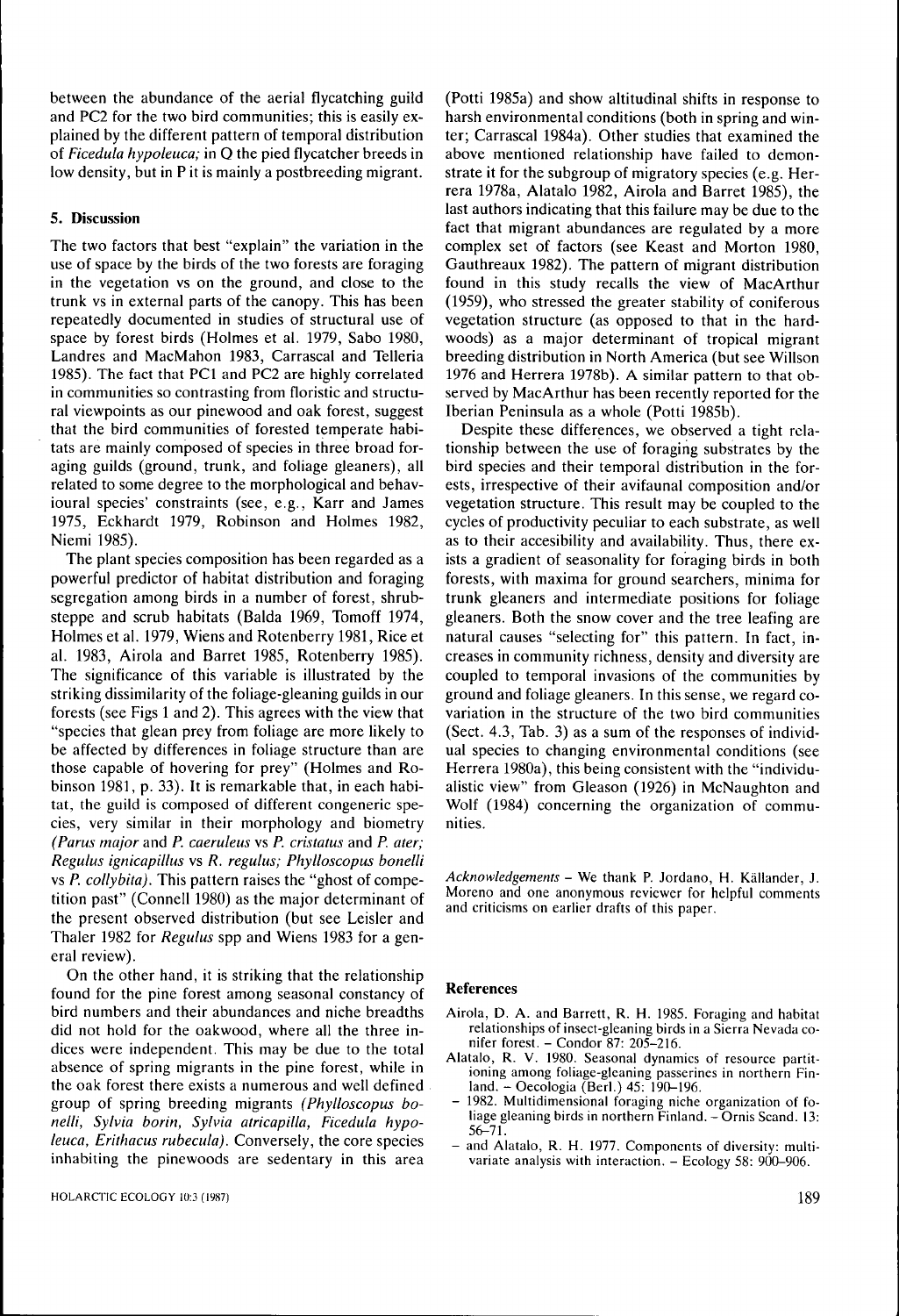- 1980. Seasonal variation in evenness in forest bird communities, - Ornis Scand, 11: 217-222,
- Balda, R, P, 1969, Foliage use by birds of the oak-juniper woodland and ponderosa pine forest in southeastern Arizona, - Condor 71: 399-412,
- Battacharyya, H, 1981, Theory and methods of factor analysis and principal components, - In: Capen, D, E, (ed,). The use of multivariate statistics in studies of wildlife habitat, USDA Forest Service, pp, 72-79,
- Carrascal, L, M, 1983, Analisis comparativo de cinco sistemas de muestreo del uso del espacio en aves forestales. - Ardeola 30: 45-55,
- 1984a, Organizacidn espacial y temporal de la comunidad de aves de un bosque subalpino de *Pinus sylvestris* del Sistema Central (Sierra de Guadarrama). - Graduate Thesis, Univ, Compiutense, Madrid,
- 1984b. Cambios en el uso del espacio en un gremio de aves durante el periodo primavera-verano. - Ardeola 31: 47-60.
- and Telleria, J. L. 1985. Estudio multidimensional del uso del espacio en un grupo de aves insectivoras forestales durante el invierno. - Ardeola 32: 95-113.
- Connell, J, H, 1980, Diversity and the coevolution of competitors, or the ghost of competition past.  $-$  Oikos 35: 131– 138,
- Cooley, W, W, and Lohnes, P, R, 1971, Multivariate data analysis, - Wiley, New York,
- Eckhardt, R, C, 1979, The adaptive syndromes of two guilds of insectivorous birds in the Colorado Rocky Mountains. -Ecol, Monogr, 49: 129-149,
- Gauch, Jr,, H, G, 1982, Noise reduction by eigenvector ordinations, - Ecology 63: 1643-1649,
- Gauthreaux, Jr,, S, A, 1982, The ecology and evolution of avian migration systems. - In: Farner, D. S., King, J. R. and Parkes, K. C. (eds), Avian biology vol. VI. Academic Press, London, pp. 93-168.
- Herrera, C, M, 1978a, Ecological correlates of residence and non-residence in a Mediterranean passerine bird community, - J, Anim, Ecol, 47: 871-890,
- 1978b. On the breeding distribution pattern of European migrant birds: MacArthur's theme reexamined. - Auk 95: 496-509,
- 1980a, Seasonal patterns in bird community organization. Local and global approaches. - In: Nöhring, R. (ed.), Acta XVII Congressus Internationalis Ornithologici, Verlag Deutschen Ornith, Gesellschaft, Berlin, pp, 1082-1087,
- 1980b, Composici6n y estruetura de dos comunidades mediterráneas de Passeriformes. - Doñana, Acta Vert. 7: 1-340,
- Hill, M, O, 1973, Diversity and evenness: a unifying notation and its consequences. - Ecology 54: 427-432.
- Holmes, R. T. and Robinson, S. K. 1981. Tree species preferences of foraging insectivorous birds in a northern harwoods forest. - Oecologia (Berl.) 48: 31-35.
- , Bonney, J. R. and Pacala, S. W. 1979. Guild structure of the Hubbard Brook bird community: a multivariate approach, - Ecology 60: 512-520,
- James, F, C, and Rathbun, S, 1981, Rarefaction, relative abundance, and diversity of avian communities. - Auk 98: 785-800,
- Järvinen, O. and Väisänen, R. A. 1975. Estimating relative densities of breeding birds by the line transect method. -Oikos 26: 316-322,
- Johnson, D, H, 1981, The use and misuse of statistics in wildlife habitat studies. - In: Capen, D. E. (ed.), The use of

multivariate statistics in studies of wildlife habitat, USDA Forest Service, pp, 11-19,

- Karr, J. R. and James, F. C. 1975. Eco-morphological configurations and convergent evolution in species and communities. - In: Cody, M. L. and Diamond, J. M. (eds), Ecology and evolution of communities, Belknap Press, Cambridge, pp, 258-291,
- Keast, A, and Morton, E, S, (eds) 1980, Migrant birds in the Neotropics, Ecology, behavior, distribution and conservation. - Smithsonian Inst., Washington.
- Kohn, A, J, and Riggs, A, C, 1982, Sample size dependence in measures of proportional similarity. - Mar, Ecol, Prog, Ser, 9: 147-152,
- Landres, P, B, and MacMahon, J, A, 1983, Community organization of arboreal birds in some oak woodlands of western North America. – Ecol. Monogr. 53: 183–208.
- Leisler, B, and Thaler, E, 1982, Differences in morphology and foraging behaviour in the goldcrest and the firecrest, - Ann, Zool, Fennici 19: 277-284,
- MacArthur, R, H, 1959, On the breeding distribution pattern of North American migrant birds, - Auk 76: 318-325,
- McNaughton, S. J. and Wolff, L. L. 1984. Ecología general. -Omega, Barcelona,
- Nie, N, H,, Hull, C, H,, Jenkins, J, G,, Steinbrenner, K, and Bent, D, H, 1975, Statistical package for the social sciences. - McGraw-Hill, New York.
- Niemi, G, J, 1985, Patterns of morphological evolution in bird genera of New World and Old World peatlands, - Ecology 66: 1215-1228,
- Potti, J, 1985a, Las comunidades de aves del macizo de Ayll6n (Sistema Central), - Ph, D, Thesis, Univ, Compiutense, Madrid,
- 1985b. Sobre la distribución de los migrantes transaharianos en la Península Ibérica. - Ardeola 32: 57-68.
- Rabenold, K, N, 1978, Foraging strategies, diversity and seasonality in bird communities of Apalachian spruce-fir forests, - Ecol, Monogr, 48: 397-424,
- Rice, J, C, Ohmart, R, D, and Anderson, B, S, 1983, Habitat selection attributes of an avian community: a discriminant analysis investigation. - Ecol. Monogr. 53: 263-290.
- Robinson, S, K, and Holmes, R, T, 1982, Foraging behavior of forest birds: the relationships among search tactics, diet, and habitat structure. - Ecology 63: 1918-1931.
- Rotenberry, J, T, 1985, The role of habitat in avian community composition: physiognomy or floristics. - Oecologia (Berl,) 67: 213-217,
- Sabo, S, R, 1980, Niche and habitat relations in subalpine bird communities of the White Mountains of New Hampshire. -Ecol, Monogr, 50: 241-259,
- Saether, B, E, 1982, Foraging niches in a passerine bird community in a grey alder forest in Central Norway. - Ornis Scand, 13: 149-163,
- Sokal, R. R. and Rohlf, F. J. 1979. Biometry. Freeman, San Francisco,
- Tomoff, C. W. 1974. Avian species diversity in desert scrub. -Ecology 55: 396-403,
- Wagner, J. L. 1981. Seasonal change in guild structure: oak woodland insectivorous birds, - Ecology 62: 973-981,
- Wiens, J. A. and Rotenberry, J. T. 1981. Habitat associations and community structure of birds in shrubsteppe environments. - Ecol. Monogr. 51: 21-42.
- Willson, M, F, 1976, The breeding distribution of North American migrant birds: a critique of MacArthur (1959). - Willson Bull, 88: 582-587,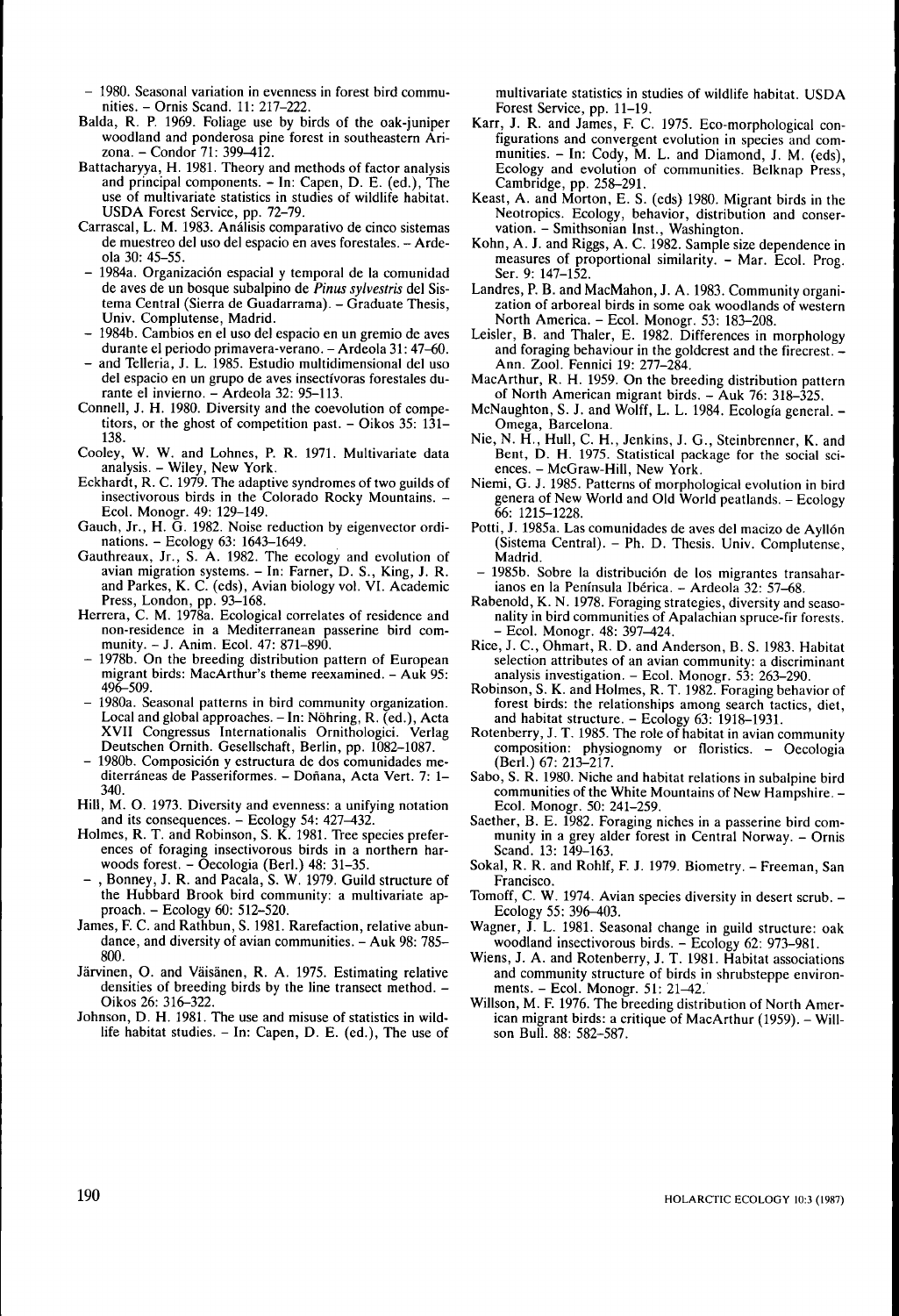Appendix 1: Percentage use of space by the species in the oakwood and pinewood, G: ground, S: shrubs, T: trunk, B: branches >1 cm in Ø. TW: twigs (branches <1 cm in Ø). FL: foliage (oak leaves and needles). A: air. C: cones. h: mean height above the ground, n: number of records.

|                         |      | G              | S              | T              | B                | TW                      | <b>FL</b>      | A                | $\mathbf C$              | ĥ        | n   |
|-------------------------|------|----------------|----------------|----------------|------------------|-------------------------|----------------|------------------|--------------------------|----------|-----|
| Oakwood                 |      |                |                |                |                  |                         |                |                  |                          |          |     |
| Prunella modularis      | Pmod | 53             | 22             | 0              | 13               | 3                       | 9              | $\bf{0}$         |                          | 0.5      | 32  |
| Sylvia borin            | Sbor | $\bf{0}$       | 22             | 2              | 5                | $\bf{0}$                | 56             | 15               | -                        | 3.0      | 41  |
| Sylvia atricapilla      | Satr | 0              | 9              | $\bf{0}$       | 9                | 5                       | 68             | 9                | —                        | 3.6      | 22  |
| Phylloscopus bonelli    | Phon | 4              | 11             | 1              | 3                | 9                       | 43             | 29               | —                        | 4.5      | 231 |
| Regulus ignicapillus    | Rign | $\bf{0}$       | 15             | 5              | 10               | $\overline{c}$          | 39             | 29               | -                        | 3.6      | 41  |
| Ficedula hypoleuca      | Fhyp | $\overline{2}$ | $\overline{2}$ | $\overline{c}$ | 12               | $\overline{c}$          | 7              | 71               | —                        | 5.1      | 41  |
| Erithacus rubecula      | Erub | 84             | $\bf{0}$       | $\bf{0}$       | $\bf{0}$         | 4                       | 8              | 4                | -                        | 0.7      | 25  |
| Turdus merula           | Tmer | 96             | 1              | $\mathbf{1}$   | $\mathbf{1}$     | $\mathbf{0}$            | $\bf{0}$       | $\bf{0}$         | —                        | 0.1      | 72  |
| Aegithalos caudatus     | Acau | $\mathbf{1}$   | 12             | 5              | 10               | 52                      | 18             | 3                | -                        | 3.8      | 221 |
| Parus caeruleus         | Pcae | 3              | 7              | 4              | 24               | 25                      | 36             | 2                | $\overline{\phantom{0}}$ | 5.0      | 349 |
| Parus major             | Pmai | 17             | 3              | 5              | 20               | 11                      | 37             | 8                | $\overline{\phantom{0}}$ | 3.4      | 102 |
| Sitta europaea          | Seur | 9              | $\ddot{}$      | 41             | 45               | 2                       | 1              | 1                | -                        | 3.8      | 350 |
| Certhia brachydactyla   | Chra | $\mathbf{1}$   | $\bf{0}$       | 50             | 45               | 1                       | $\overline{c}$ | $\overline{c}$   | -                        | 3.9      | 185 |
| Fringilla coelebs       | Fcoe | 27             | $\mathbf{0}$   | $\theta$       | 13               | $\bf{0}$                | 40             | 20               |                          | 4.0      | 15  |
| Pinewood                |      |                |                |                |                  |                         |                |                  |                          |          |     |
| Dendrocopos major       | Dmaj | 8              | 0              | 55             | 37               | 0                       | 0              | $\boldsymbol{0}$ | 1                        | 12.4     | 265 |
| Prunella modularis      | Pmod | 100            | 0              | $\theta$       | $\boldsymbol{0}$ | 0                       | $\bf{0}$       | $\theta$         | $\bf{0}$                 | 0        | 22  |
| Phylloscopus collybita  | Pcol | 1              | 5              | $\theta$       | 2                | 40                      | 31             | 21               | $\bf{0}$                 | 13.9     | 83  |
| Regulus regulus         | Rreg | $\overline{c}$ | 4              | $\mathbf{1}$   | 5                | 45                      | 40             | $\overline{c}$   | 0                        | 11.9     | 208 |
| Ficedula hypoleuca      | Fhyp | 6              | $\bf{0}$       | 3              | 9                | 0                       | 3              | 80               | $\bf{0}$                 | 11.1     | 35  |
| Erithacus rubecula      | Erub | 93             | 0              | $\bf{0}$       | $\bf{0}$         | 0                       | $\bf{0}$       | 7                | $\bf{0}$                 | 0.1      | 14  |
| Turdus philomelos       | Tphi | 100            | 0              | 0              | 0                | 0                       | $\bf{0}$       | 0                | $\bf{0}$                 | 0        | 21  |
| Turdus viscivorus       | Tvis | 100            | 0              | $\theta$       | 0                | $\theta$                | $\bf{0}$       | 0                | $\bf{0}$                 | 0        | 53  |
| Turdus merula           | Tmer | 100            | 0              | $\mathbf{0}$   | $\boldsymbol{0}$ | $\bf{0}$                | $\theta$       | $\bf{0}$         | $\bf{0}$                 | $\bf{0}$ | 26  |
| Parus ater              | Pate | 1              | 3              | $\overline{c}$ | 10               | 24                      | 58             | 1                | $\overline{2}$           | 13.8     | 434 |
| Parus cristatus         | Pcri | 4              | 0              | $\mathbf{1}$   | 42               | 48                      | 4              | $\bf{0}$         | $\ddot{}$                | 11.7     | 258 |
| Sitta europaea          | Seur | 10             | $\bf{0}$       | 47             | 38               | 4                       | $\ddot{}$      | $\ddot{}$        | 0                        | 6.6      | 498 |
| Certhia brachydactyla   | Cbra | 1              | 0              | 84             | 12               | $\overline{\mathbf{c}}$ | $+$            | 1                | 0                        | 5.9      | 251 |
| Troglodytes troglodytes | Ttro | 93             | 2              | $\bf{0}$       | $\boldsymbol{2}$ | $\bf{0}$                | $\bf{0}$       | 2                | 0                        | 0.3      | 43  |
| Fringilla coelebs       | Fcoe | 93             | 0              | 0              | 6                | 5                       | 1              | 4                | $\ddot{}$                | 1.8      | 276 |
| Carduelis spinus        | Cspi | 62             | 2              | 0              | 17               | 10                      | 7              | 0                | 2                        | 4.8      | 42  |
| Serinus citrinella      | Scit | 94             | $\bf{0}$       | 0              | 4                | $\theta$                | $\bf{0}$       |                  | 1                        | 0.8      | 140 |
| Loxia curvirostra       | Lcur | 6              | $\mathbf{0}$   | $\mathbf{0}$   | 6                | $+$                     | $\mathbf{0}$   | $\theta$         | 87                       | 14.9     | 343 |

Appendix 2: Spatio-temporal matrixes, d: mean annual density, o: o of percentage temporal distribution, NB: niche breadth (exp H') of the species in the use of substrates, J to DC: percentage of total yearly density in each month.

|         | a    | $\sigma$ | NB   | J  | F  | M            | AP       | MY | JN       | JL | AG | S  | $\Omega$ | N        | DC |
|---------|------|----------|------|----|----|--------------|----------|----|----------|----|----|----|----------|----------|----|
| Oakwood |      |          |      |    |    |              |          |    |          |    |    |    |          |          |    |
| Pmod    | 2.83 | 7.06     | 3.52 | 8  | 0  | 16           | 8        |    | 12       | 3  | 19 | 13 | 11       |          |    |
| Satr    | 0.75 | 13.66    | 2.87 | 0  |    | $\bf{0}$     | 16       | 50 | 16       | 10 | 4  | 4  | 0        |          |    |
| Sbor    | 0.64 | 14.68    | 3.24 | 0  |    | 0            | $\Omega$ | 47 | 18       | 23 | 12 |    |          |          |    |
| Pbon    | 3.93 | 16.77    | 4.36 | 0  |    | $\bf{0}$     | 23       | 31 | 25       | 15 | 6  |    | 0        |          |    |
| Rign    | 0.71 | 11.78    | 4.36 | 27 |    | 11           | 11       |    | $\theta$ | 0  | 0  | 0  | 21       | 21       |    |
| Fhyp    | 0.79 | 13.80    | 2.87 | 0  |    | $\bf{0}$     | $\bf{0}$ | 9  | 19       | 0  | 9  | 43 | 19       | $\Omega$ |    |
| Erub    | 6.81 | 11.30    | 1.83 | 0  |    | 12           | 13       | 16 | 21       | 17 | 17 | 4  | 0        | 0        |    |
| Tmer    | 2.83 | 8.61     | 1.25 |    |    | 19           | 11       | 13 | 10       | 19 | 11 |    |          | 0        |    |
| Acau    | 3.47 | 7.79     | 4.16 | 13 | 11 | $\mathbf{0}$ | 4        | 11 | 22       | 0  | 6  | 11 | 6        | 10       | 6  |
| Pcae    | 7.50 | 2.59     | 4.71 |    | 6  | 10           | 11       | 8  | 4        |    | 9  | 6  | 10       | 11       | 12 |
| Pmaj    | 4.73 | 3.40     | 5.35 | 0  |    | 5            | 13       | 11 | 13       | 10 | 9  | 12 | 6        |          |    |
| Seur    | 1.69 | 7.28     | 3.08 | 9  |    | 4            | 4        | 0  | 9        | 27 | 18 | 4  | 9        |          |    |
| Cbra    | 0.91 | 8.96     | 2.49 | 0  |    | 8            | 13       | 8  | 8        | 0  | 13 | 17 | 17       |          | 13 |
| Fcoe    | 0.30 | 14.45    | 3.70 |    |    | 0            | 0        | 39 | 25       | 0  | 25 | 0  |          | 0        | 0  |